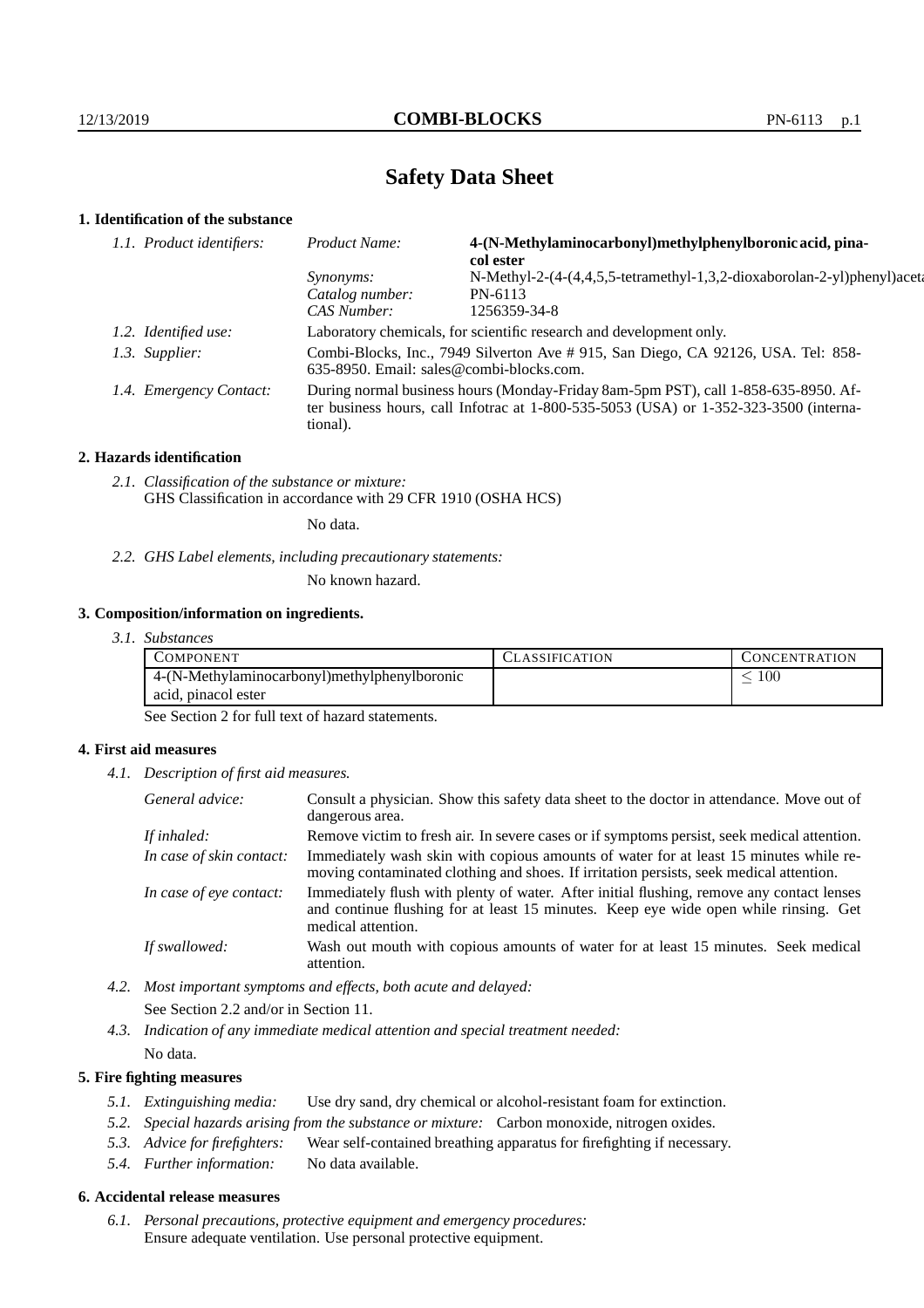| 6.2. Environmental precautions:                           |                                                                                                                                                                                                                                                                    |                                                                                                                                                                                                                                                                                                                        |  |
|-----------------------------------------------------------|--------------------------------------------------------------------------------------------------------------------------------------------------------------------------------------------------------------------------------------------------------------------|------------------------------------------------------------------------------------------------------------------------------------------------------------------------------------------------------------------------------------------------------------------------------------------------------------------------|--|
|                                                           | Should not be released into the environment. See Section 12 for additional ecological information.                                                                                                                                                                 |                                                                                                                                                                                                                                                                                                                        |  |
|                                                           | 6.3. Methods and materials for containment and cleaning up:                                                                                                                                                                                                        |                                                                                                                                                                                                                                                                                                                        |  |
|                                                           | Sweep up or vacuum up spillage and collect in suitable container for disposal.                                                                                                                                                                                     |                                                                                                                                                                                                                                                                                                                        |  |
| 6.4. Reference to other sections:                         |                                                                                                                                                                                                                                                                    |                                                                                                                                                                                                                                                                                                                        |  |
| Refer to protective measures listed in Sections 8 and 13. |                                                                                                                                                                                                                                                                    |                                                                                                                                                                                                                                                                                                                        |  |
|                                                           | 7. Handling and storage                                                                                                                                                                                                                                            |                                                                                                                                                                                                                                                                                                                        |  |
|                                                           | 7.1. Precautions for safe handling: Avoid contact with skin and eyes. Avoid inhalation of vapour or mist. Keep away<br>from sources of ignition - No smoking. Take measures to prevent the build up of electro-<br>static charge. For precautions see section 2.2. |                                                                                                                                                                                                                                                                                                                        |  |
|                                                           |                                                                                                                                                                                                                                                                    | 7.2. Conditions for safe storage, including any incompatibilities: Keep container tightly closed in a dry and well-ventilated<br>place. Containers which are opened must be carefully resealed and kept upright to prevent<br>leakage.                                                                                 |  |
|                                                           | 7.3. Specific end $use(s)$ :                                                                                                                                                                                                                                       | Laboratory chemicals, for scientific research and development only.                                                                                                                                                                                                                                                    |  |
|                                                           | 8. Exposure Controls / Personal protection                                                                                                                                                                                                                         |                                                                                                                                                                                                                                                                                                                        |  |
| 8.1. Control parameters:                                  |                                                                                                                                                                                                                                                                    |                                                                                                                                                                                                                                                                                                                        |  |
|                                                           | Components with workplace control parameters: Contains no substances with occupational exposure limit values.                                                                                                                                                      |                                                                                                                                                                                                                                                                                                                        |  |
|                                                           | 8.2. Exposure controls:                                                                                                                                                                                                                                            |                                                                                                                                                                                                                                                                                                                        |  |
|                                                           |                                                                                                                                                                                                                                                                    | Appropriate engineering controls: Ensure that eyewash stations and safety showers are close to the workstation<br>location. Ensure adequate ventilation, especially in confined areas.                                                                                                                                 |  |
|                                                           | Personal protective equipment:                                                                                                                                                                                                                                     |                                                                                                                                                                                                                                                                                                                        |  |
|                                                           | Eye/face protection:                                                                                                                                                                                                                                               | Wear appropriate protective eyeglasses or chemical safety goggles as described by OSHA's<br>eye and face protection regulations in 29 CFR 1910.133 or European Standard EN166.                                                                                                                                         |  |
|                                                           | Skin protection:                                                                                                                                                                                                                                                   | Handle with gloves. Gloves must be inspected prior to use. Use proper glove removal<br>technique (without touching glove's outer surface) to avoid skin contact with this product.<br>Dispose of contaminated gloves after use in accordance with applicable laws and good<br>laboratory practices. Wash and dry hands |  |
|                                                           | <b>Body Protection:</b>                                                                                                                                                                                                                                            | Complete suit protecting against chemicals, Flame retardant antistatic protective clothing.,<br>The type of protective equipment must be selected according to the concentration and<br>amount of the dangerous substance at the specific workplace.                                                                   |  |
|                                                           | Respiratory protection:                                                                                                                                                                                                                                            |                                                                                                                                                                                                                                                                                                                        |  |

Control of environmental exposure: Prevent further leakage or spillage if safe to do so. Do not let product enter drains.

# **9. Physical and chemical properties**

*9.1. Information on basic physical and chemical properties*

| (a)                | Appearance:                                   | Solid                |
|--------------------|-----------------------------------------------|----------------------|
| (b)                | Odour:                                        | No data              |
| (c)                | Odour Threshold:                              | No data              |
| (d)                | pH:                                           | No data              |
| (e)                | Melting point/freezing point:                 | $100 - 110^{\circ}C$ |
| (f)                | Initial boiling point and boiling range:      | No data              |
| (g)                | Flash point:                                  | No data              |
| (h)                | Evaporatoin rate:                             | No data              |
| (i)                | Flammability (solid, gas):                    | No data              |
| (j)                | Upper/lower flammability or explosive limits: | No data              |
| (k)                | Vapour pressure:                              | No data              |
| (1)                | Vapour density:                               | No data              |
| (m)                | Relative density:                             | No data              |
| (n)                | Water solubility:                             | No data              |
| $\left( 0 \right)$ | Partition coefficient: n-octanol/water:       | No data              |
| (p)                | Auto-ignition:                                | No data              |
| (q)                | Decomposition temperature:                    | No data              |
| (r)                | Viscosity:                                    | No data              |
| (s)                | Explosive properties:                         | No data              |
| (t)                | Oxidizing properties:                         | No data              |